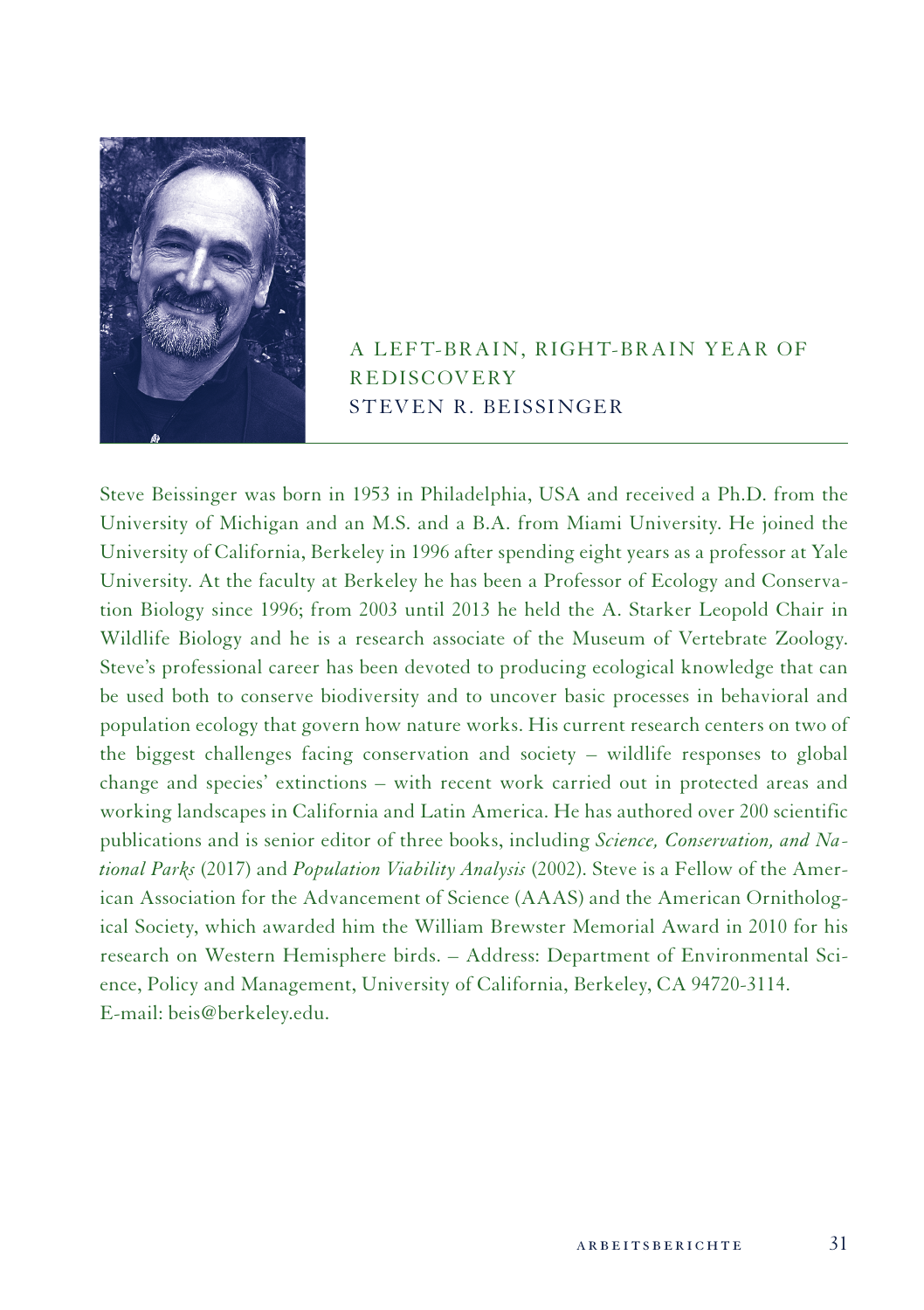# Reluctantly Following in Footsteps

It was not clear from the start how I would fare in Germany. My father barely escaped the country with his life the day after Kristallnacht, and my grandfather endured weeks in Dachau before his release and eventual emigration to the US. What would I find in Berlin and how would I feel 80 years later? And how would I fare so far away from home and family in a country where I possessed no language skills?

This would not be my usual sabbatical routine. I would not be spending time with "like minds", deepening skills I already possessed or learning new steps to old songs. Where would I find common ground with photographers and novelists? How would discussions with historians and classicists benefit my work as an ecologist and conservation biologist who mostly studied birds? How would so many different academic disciplines and cultures come together? If my little brother managed a Wiko year, so could I.

Within minutes of arriving at the Wiko, the staff made me feel at home. No matter who was at the reception, no problem was too small. It would be like that all year. Online in minutes. Fed in style. Need a reference, got it tomorrow. No German, no problem. On to the next challenges …

### A Two-Hour Colloquium?

My first thought was how would I ever survive a two-hour Tuesday Colloquium? As a biologist, I was firmly anchored in the traditions of my field: a 40–45-minute seminar followed by 10–15 minutes of short questions and slightly longer answers. How would we ever fill a whole second hour with questions and discussion?

Well, it wasn't very difficult. So many hands went up in the air at the end of each one-hour talk and so short was the second hour that we rarely ever got to everyone's questions. Fellows engaged, even in topics far from our original disciplines. It was an exciting challenge for me to develop a question in fields far from my own, stretching sides and parts of my brain that had not been used in years. It was a personal challenge that would carry through to my own work in ways I hadn't imagined.

Presenters made the talks and topics alluring and accessible. Who knew that one could speed-write novels? Or that the seas changed from barriers for the movement of ideas to superhighways of culture as technology changed? That credit could fuel poverty? Why constitutions are important? How you can create new sounds for old instruments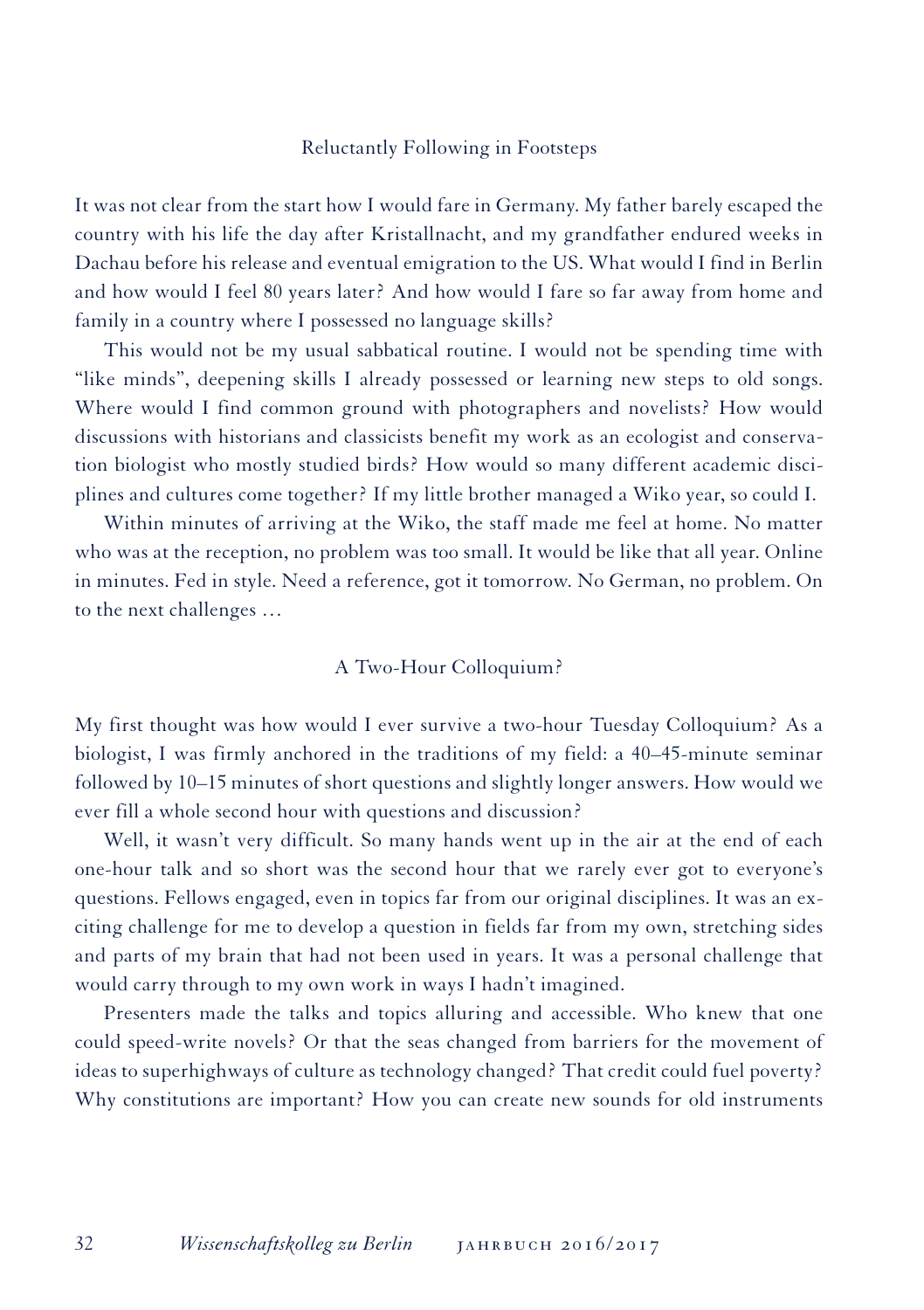using spectral analyses? How to see the invisible in order to make a photograph? That building blocks of cells could act like mobs? Or that the facade could take on so many meanings? The fuss that arose when biologist colleagues applied evolutionary laws to the behavior of a vertebrate, *Homo sapiens*, was a bit surprising but produced a useful tension all year.

#### Back to the Roots of Scholarship

Wiko was a time to think again. As a conservation biologist, problems made by others often find me. How to conserve the last 30 Devils Hole pupfish that are found in a single, isolated pool in the bottom of Death Valley? What caused an endangered seabird to decline? How to reduce the risk of extinction to the world's last population of Puerto Rican Parrots? Will climate change in the Tibetan plateau be a tipping point for snow leopards? Can birds and small mammals survive warming and drying in Death Valley? How does a bird that acts like a mouse survive in tiny, accidental wetlands? These are examples of problems that come in my door and go out again with answers and management recommendations, some of which get implemented by agencies and society.

During my Wiko year, I was able to think again about problems of my own making and rediscovered my love for behavior. As part of the Working Group on "Causes and Implications of Adult Sex Ratio Variation in Vertebrates", I dug back into 30 years of data that my students and I have been collecting on a small parrot in Venezuela with a large excess of males in the population. The skewed adult sex ratio, highly stable pair bonds, and a shortage of cavities for nesting has led to the occurrence of two unusual behaviors: (1) *infanticide* by marauding pairs in search of a nest site or a better nest site and by stepparents to facilitate nesting with their new mate; and (2) *adoption* by stepparents, mostly males. Neither infanticide nor adoption is common in nature or in parrotlets. But by painstakingly accumulating 30 years of incidents, I now have an unusually detailed and large set of data on both behaviors.

It has been fun to look at old data again with new eyes and new ideas. My thinking was influenced by my Working Group mates – Tamás Székely, Peter Kappeler, and Michael Jennions – and other ecological and behavioral colleagues, Ferenc Jordán and Jennifer Fewell. Prevailing views predict infanticide to be the rule, rather than adoption, as a way to obtain resources in short supply (mates and nest site) and for stepparents to shorten the time until the next reproductive attempt. Adoption should be favored when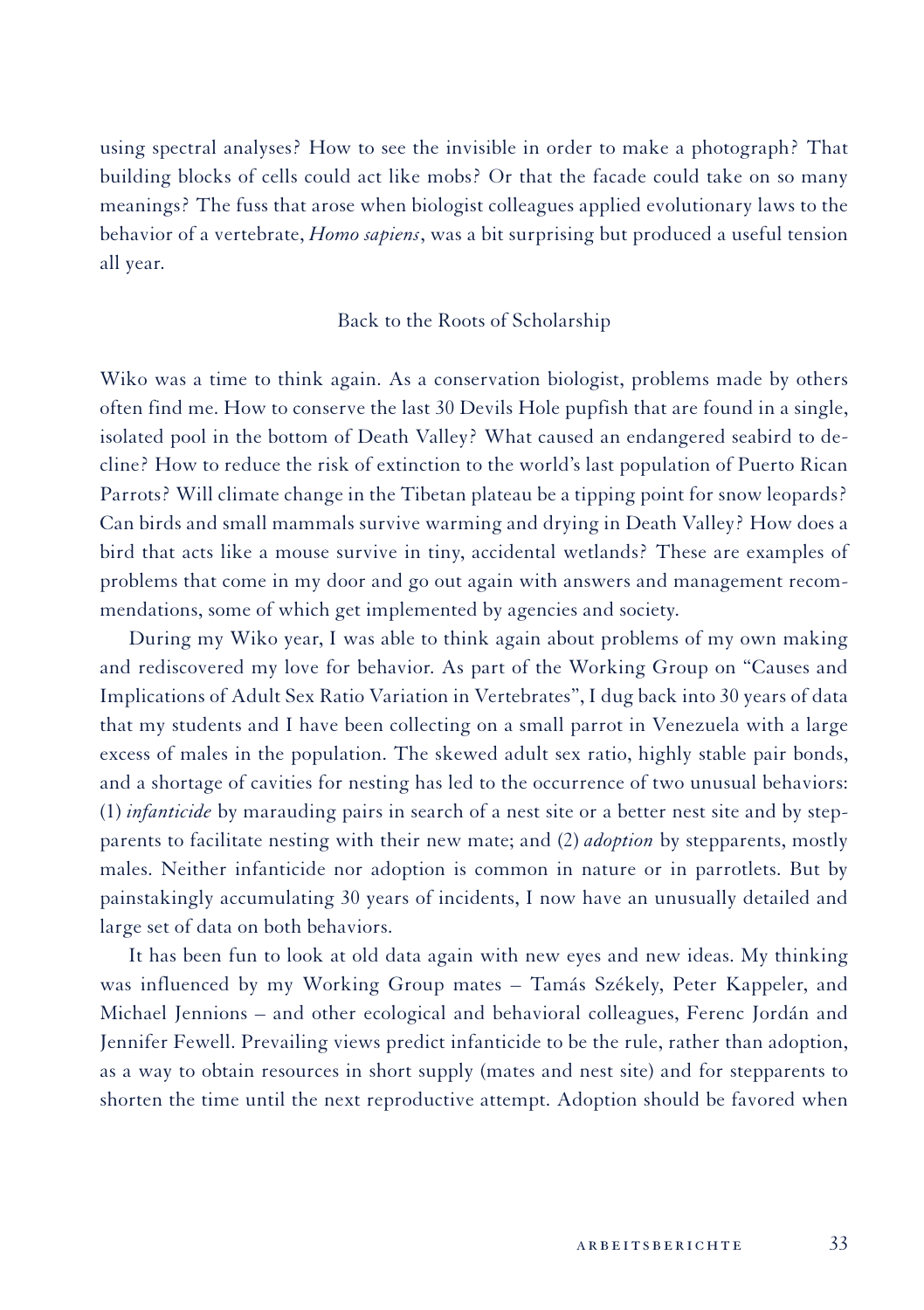the fitness benefits to the stepparent from the current and following breeding attempts are greater than the future benefits gained from committing infanticide.

My analyses support the idea that marauding parents were often able to take over nest sites after committing infanticide at nests with intact pairs of parents. But I found no fitness advantages for stepparents that adopted offspring. However, long lunch discussions about the mean streets of parrotlet society and on various other topics with colleagues in fields far from my own – Andrea Bohlman, Frédéric Brenner, Tine Destrooper, Shaheen Dill-Riaz, Carey Harrison, Myles Jackson, Cornelia Jöchner, Lena Lavinas, Alberto Posadas, Juha Saarikangas, and Emily Sena – flipped my perspectives to consider the degree that parents were able to control the behavior of stepparents. Several forms of evidence suggest this process could indeed account for the variation among stepparents that adopted and committed infanticide. Adoption in these instances may be in the form of tolerance of offspring rather than providing parental investment.

# Rediscovering Life

Why did everyone else see the fox before I did? All fall I kept hearing about the fox from fellow Fellows. There were tales of enchanting encounters by the Wiko and Villa Walther and of its multi-colored tail. Nary a glimpse, until it was nearly time to return home.

But the birds of Berlin called to me daily, and they were new and alluring. Binoculars in hand, I scanned the lakes as I walked to my office in Villa Jaffé each morning. It began with the coots, a half-dozen chatting away all night long throughout the fall. Great and blue tits, along with a woodpecker or two, ate me out of house and home all winter, and the latter nested in the Wiko garden. Wood pigeons cooed loudly all morning, until a goshawk picked one off in front of us in the Villa Walther yard.

For most of the year, however, it was the mute swans in the lakes by Villa Walther. They became a favorite conversation topic of Fellows. How long would they remain on the lakes? Where would they go as the lakes iced up? How long would they stay away? Would they return to the same lakes? Were they in family groups? How long do they live?

Then, as spring came, it was the dawn chorus, led by virtuoso blackbirds. The nightingales were the crescendo. We had to wait until late April for them to return from wintering in Africa. But one particularly cooperative male made a home near Floh by the Grunewald S-Bahn and entertained us during a special Fellows evening outing.